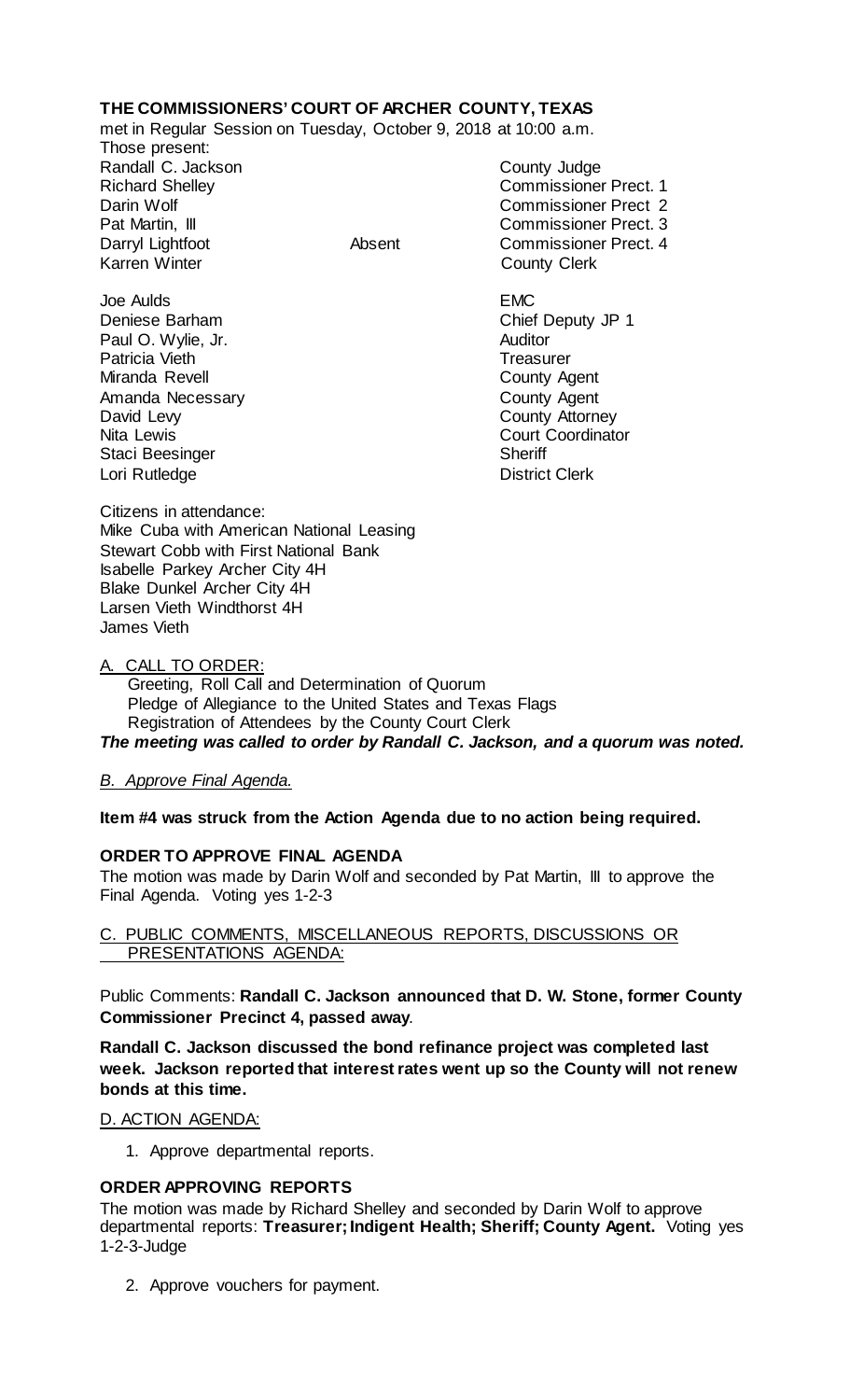### **ORDER APPROVING VOUCHERS**

The motion was made by Richard Shelley and seconded by Pat Martin, III to approve vouchers for payment. Voting yes 1-2-3-Judge

3. Approve payroll reports

## **ORDER TO APPROVE REPORTS**

The motion was made by Randall C. Jackson and seconded by Richard Shelley to approve payroll reports. Voting yes 1-2-3-Judge

- 4. Approve line item transfers. **Removed.**
- 5. Approve Education Certificates.

#### **ORDER TO APPROVE CERTIFICATES**

The motion was made by Randall C. Jackson and seconded by Darin Wolf to approve education certificates: **Pat Martin, III**. Voting yes 1-2-3-Judge

6. Approve Publisher's Certificates.

#### **ORDER TO APPROVE CERTIFICATES**

The motion was made by Pat Martin, III and seconded by Darin Wolf to approve Publisher's Certificates. Voting yes 1-2-3-Judge

7. Approve Minutes from previous month – September, 2018.

#### **ORDER TO APPROVE MINUTES**

The motion was made by Darin Wolf and seconded by Richard Shelley to approve Commissioner Court minutes for month of September 2018. Voting yes 1-2-3-Judge

**8.** Consider and/or approve a Proclamation designating the week of October 7 – 13, 2018 as *4-H Week.* **Amanda Necessary discussed National 4H Week and introduced local 4Hers that were in attendance. Blake Dunkel, Secretary Archer City 4H, discussed the projects he participates in and the amount of scholarship money he has won is \$16,000.00 to date. Isabelle Parkey, Vice President Archer City 4H, discussed all the different projects she participates in and the shows she has attended. Larson Vieth, Windthorst 4H, discussed the projects he participates in. Miranda Revell advised that the Archer County 4H would participate in a Food Show Monday evening at the Holliday First Baptist Church. Revell invited everyone to attend.**

#### **ORDER TO APPROVE PROCLAMATION**

The motion was made by Pat Martin, III and seconded by Darin Wolf to approve Proclamation designating the week of October 7-13, 2018 as 4H Week. Voting yes 1-2- 3-Judge

**9.** Consider and/or take action on Tabled Item # 13 from the September 10, 2018 Agenda regarding the closure of a portion of Farmer/Wolf Road. **David Levy discussed the posting requirements to close a road. Levy explained the process for conveying the actual property of the road back to land owners. Pat Martin, III requested a hearing before closure of road.**

#### **ORDER TO SET HEARING**

The motion was made by Pat Martin, III and seconded by Richard Shelley to set hearing to close West end of Farmer Road in Precinct 3 for Monday, October 22, 2018 at 9:30 a.m. Voting yes 1-2-3-Judge

**10.**Discuss and/or take action on Electricity Provider. TXU Contract expires 10-31- 2018. **Randall C. Jackson advised the TXU contract for electricity will expire at the end of October, 2018.**